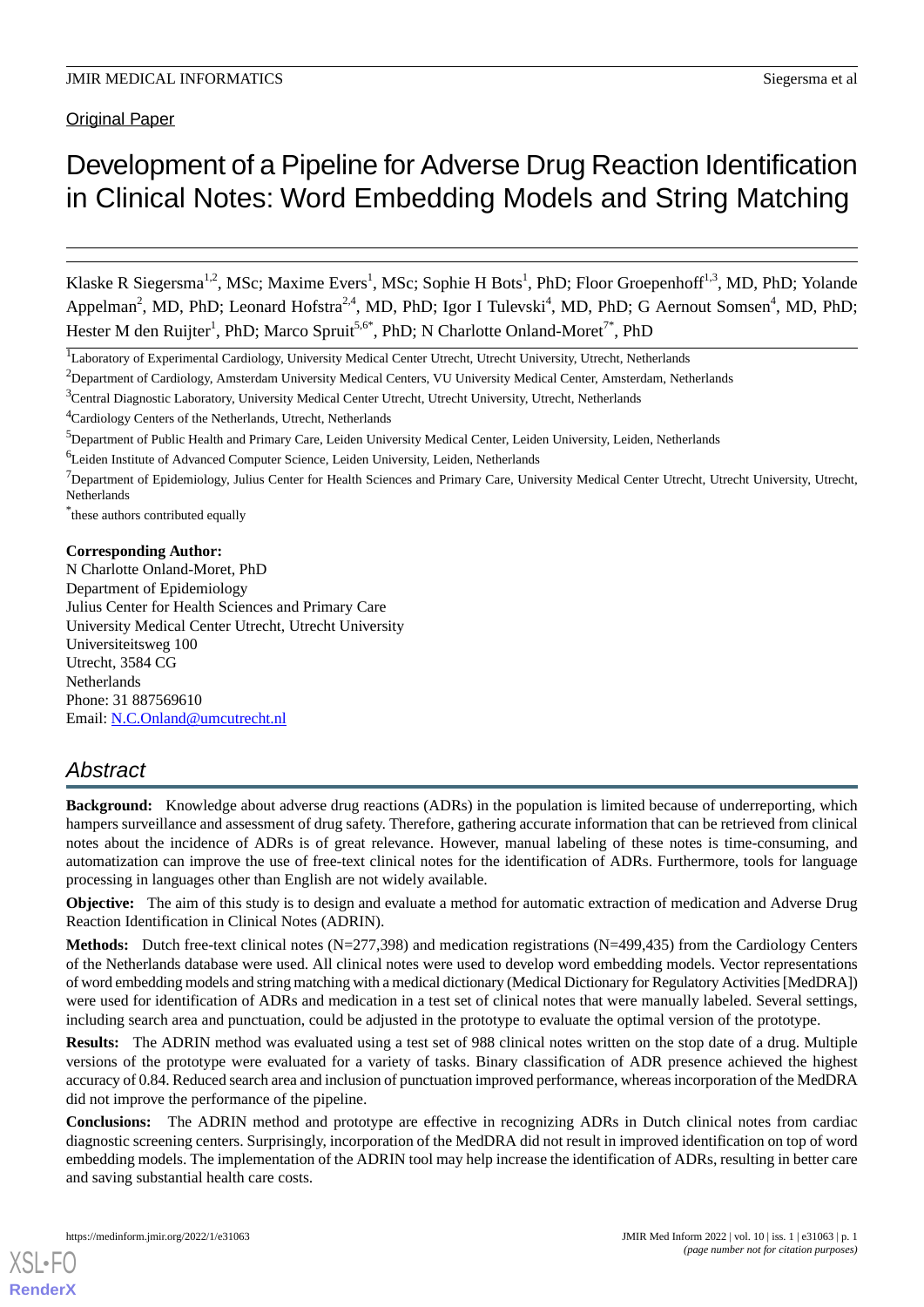(JMIR Med Inform 2022;10(1):e31063) doi: [10.2196/31063](http://dx.doi.org/10.2196/31063)

### **KEYWORDS**

adverse drug reactions; word embeddings; clinical notes

# *Introduction*

### **Background**

Literature shows that adverse drug events (ADEs) and, more specifically, adverse drug reactions (ADRs) are structurally underreported [[1\]](#page-10-0). Clinical trials may underreport or miss ADRs for various reasons, such as a follow-up that is usually too short to catch long-term effects [\[2](#page-10-1)]. In addition, the study population may be healthier or otherwise different from the target population in regular care [[3\]](#page-10-2). As a result, the ADR risk of clinically relevant subgroups such as women and older adults remains unknown [[4\]](#page-10-3), which places a societal and economic burden on our health care system. The prevalence of hospital admissions associated with ADRs is reported to be as high as 5.3% and estimated to be twice as high in the older adult population [[5\]](#page-10-4). In the United States alone, ADRs are estimated to generate US \$30 billion in unnecessary costs [[6](#page-10-5)]. Efforts have been made to structurally collect information on ADRs both on a national (eg, Lareb in the Netherlands) and international (EudraVigilance [\[7](#page-10-6)]) level; however, these pharmacovigilance databases do not include relevant patient characteristics and information about prescription rates.

Regular care data extracted from electronic health records can help in postmarketing surveillance of medication. ADRs are usually not reported in the electronic health record in a structured way, but the clinical notes made during consultations between patients and their physicians may hold relevant information when patients experience an ADR. However, these notes are often stored as free text and thus cannot be easily analyzed [\[8](#page-10-7)]. Methods that extract ADRs from these free-text fields are needed to access the full potential of these data.

Natural language processing (NLP) techniques can aid in the differentiation of relevant features from idle free text and prepare free text for research purposes [[9](#page-10-8)[,10](#page-10-9)]. One of the widespread topics in NLP is the use of word embeddings—a vector representation of a text, often established through evaluation of the word's context. The use of word embeddings for the evaluation of clinical free text for research purposes is increasing

[[11\]](#page-10-10). Research has shown that training word embedding models on a domain-specific data set generates better results than training on a general data set  $[12,13]$  $[12,13]$  $[12,13]$ . As a result, applications of word embedding models are studied in a wide range of topics within the health care domain (eg, evaluation of radiology reports [\[14](#page-10-13)], identification of ICD-10 codes [[15\]](#page-10-14), and identification of ADEs in English electronic health records [\[16](#page-10-15)]) and can potentially be a solution to extract ADRs from Dutch clinical notes.

### **Objectives**

The objective of this research is to design a method for the identification of ADRs in clinical notes from a regular care database (Adverse Drug Reaction Identification in Clinical Notes [ADRIN]) using unlabeled data and word embeddings. Although the demonstrations in this study have been done with Dutch clinical notes from the cardiovascular domain, the method has been developed in a way that enables generalization not only to other languages but also to other research questions to mine text in clinical notes.

# *Methods*

### **Overview**

The ADRIN method is based on the implementation of a medical taxonomy to enhance standardized terminology (the Medical Dictionary for Regulatory Activities [MedDRA]) [[17\]](#page-11-0) and on word embeddings trained on a large database of medical free text. In addition, a prototype was developed and evaluated on labeled Dutch clinical notes to determine the performance of this method. [Figure 1](#page-2-0) shows the general workflow of the ADRIN method.

This study focused on the identification of ADRs and the corresponding medications. We assumed that patients were compliant with their medication regimen. We defined an ADR as any unwanted event that led to the discontinuation of the prescribed medication. In the following description, clinical notes are defined as the free text written down in the electronic health record by the physician after a patient's consultation.

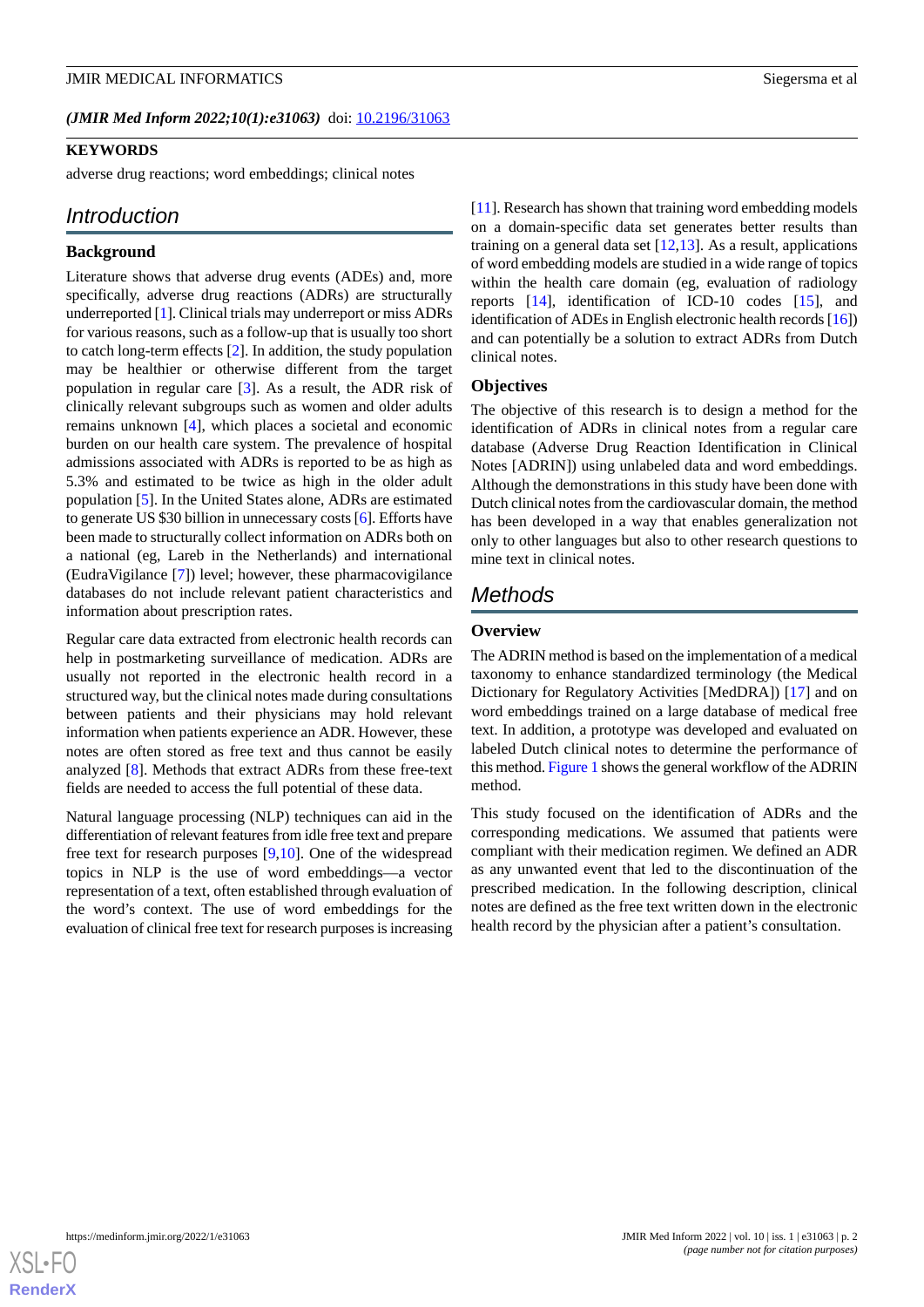<span id="page-2-0"></span>**Figure 1.** Overview of the different steps in the Adverse Drug Reaction Identification in Clinical Notes method. ADR: adverse drug reaction; MedDRA: Medical Dictionary for Regulatory Activities.



### **Data Set**

 $XS$  • FC **[RenderX](http://www.renderx.com/)**

The Cardiology Centers of the Netherlands database is a large regular care database from 13 diagnostic cardiac screening centers. In short, this database consists of 109,151 patients who visited one of the outpatient cardiac screening centers between 2007 and 2018 and includes patient characteristics and information about diagnostic tests [\[18](#page-11-1)].

In total, there were 277,398 clinical notes in the database and 499,435 medication prescriptions. Clinical notes were deidentified using DEDUCE [\[19](#page-11-2)]. Medication prescriptions

contain information about the prescribed medication, start date and end date (if the medication was discontinued at some point), and reason for discontinuation in free text.

[Figure 2](#page-3-0) describes the selection of discontinued medication entries from the database. The selected prescriptions were merged with the clinical notes. This resulted in 91,273 discontinued medication entries for which a clinical note was available on the end date of the medication. In cases where multiple prescriptions from the same patient were stopped on the same day (19,992/91,273, 21.9%), the same clinical note was used for all prescriptions. The reason for discontinuation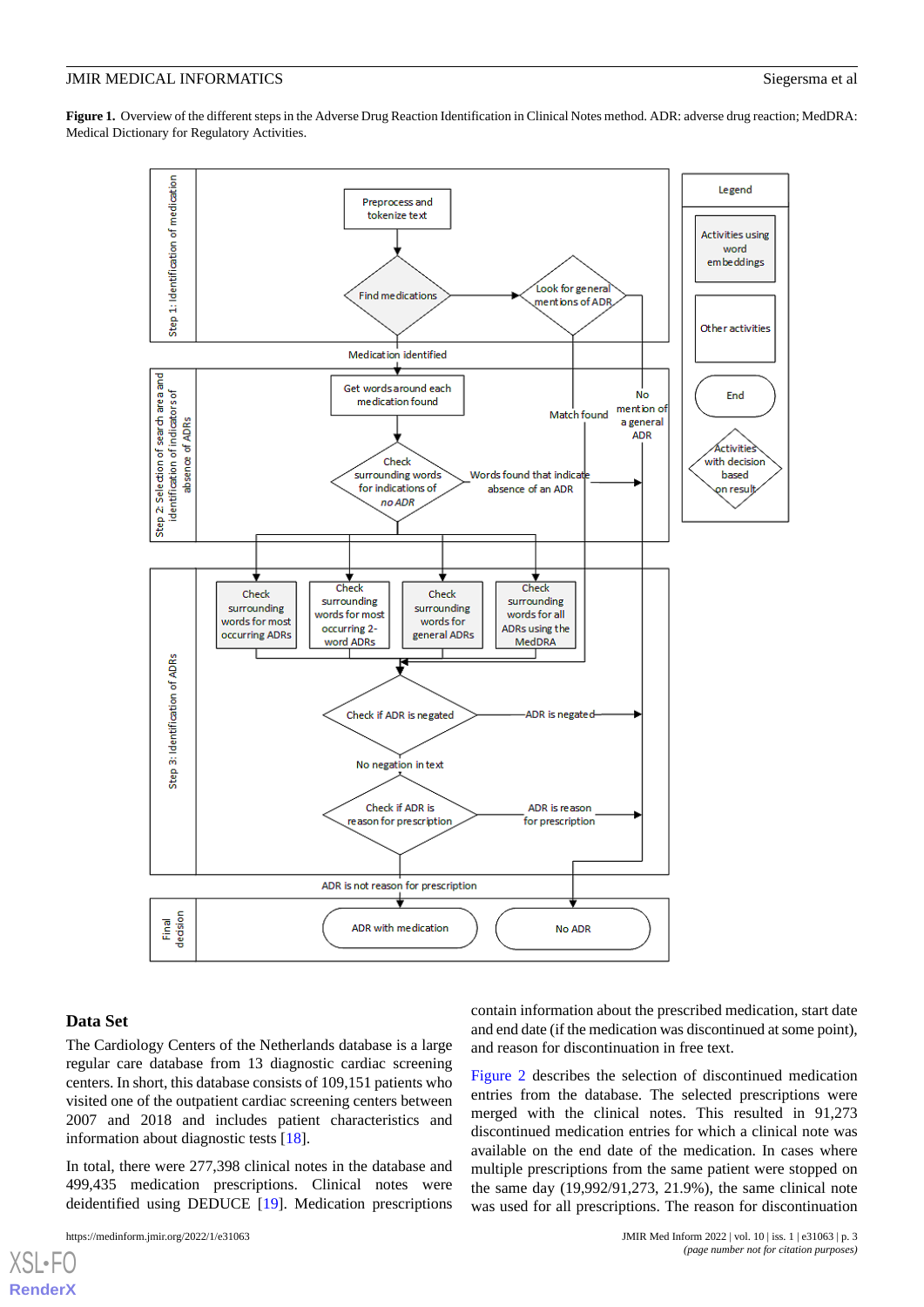was reported in 40% (36,508/91,273) of the medication prescriptions. From these 91,273 medication entries, we randomly selected 1000 (1.1%) medication entries and

corresponding clinical notes as a test set. However, in 1.2% (12/1000) of the cases, the clinical note was empty, resulting in a test set of 988 clinical notes.

<span id="page-3-0"></span>**Figure 2.** Flowchart of selection of clinical notes and corresponding adverse drug reaction and medication. ADR: adverse drug reaction.



The validation set was obtained from discontinued medication entries and consisted of all medication stops with an ADR reported as a reason for discontinuation and a random selection of 1600 medication stops that were not ADR-related. The latter selection was made because we expected that the clinical notes corresponding to these medication stops might also contain information on possible ADRs. Thus, this selection made it more likely that medication and ADRs would be identified when compared with a random selection of all clinical notes ([Figure](#page-3-0) [2\)](#page-3-0). These 2 selections of medication stops were merged with the corresponding clinical notes and resulted in a data set of 3000 unique clinical notes as there were some notes linked to medication stops that reported ADRs as well as medication stops that did not report an ADR.

The Medical Research Ethics Committee of the University Medical Center Utrecht declared that research within the Cardiology Centers of the Netherlands database does not fall under the Dutch Medical Research Involving Human Subjects Act (proposal number 17/359).

# **Labeling**

In total, 2 researchers (KRS and ME) independently labeled all clinical notes in the test set. Clinical notes containing ADR information were labeled as positive. When a note was labeled positively, all words in the text describing the medication and ADR combinations were extracted. Discrepancies in labeling between the 2 researchers were discussed, and interobserver variability was evaluated. Furthermore, a validation data set of 3000 unique clinical notes was labeled by one of the researchers (either KRS or ME). These notes were used for identification of thresholds for the word embedding models and for intermediate, qualitative, and direct feedback.

### **Preprocessing Clinical Notes**

Before applying word embedding models to the clinical notes, the text underwent multiple preprocessing steps. First, all text was converted to lowercase and unidecoded. Second, the clinical notes were tokenized with a regular expression tokenizer set to greedy tokenization for every word in the presented text. Third, all numerical tokens were converted into their written form (number normalization [\[20](#page-11-3)]). It is assumed that this results in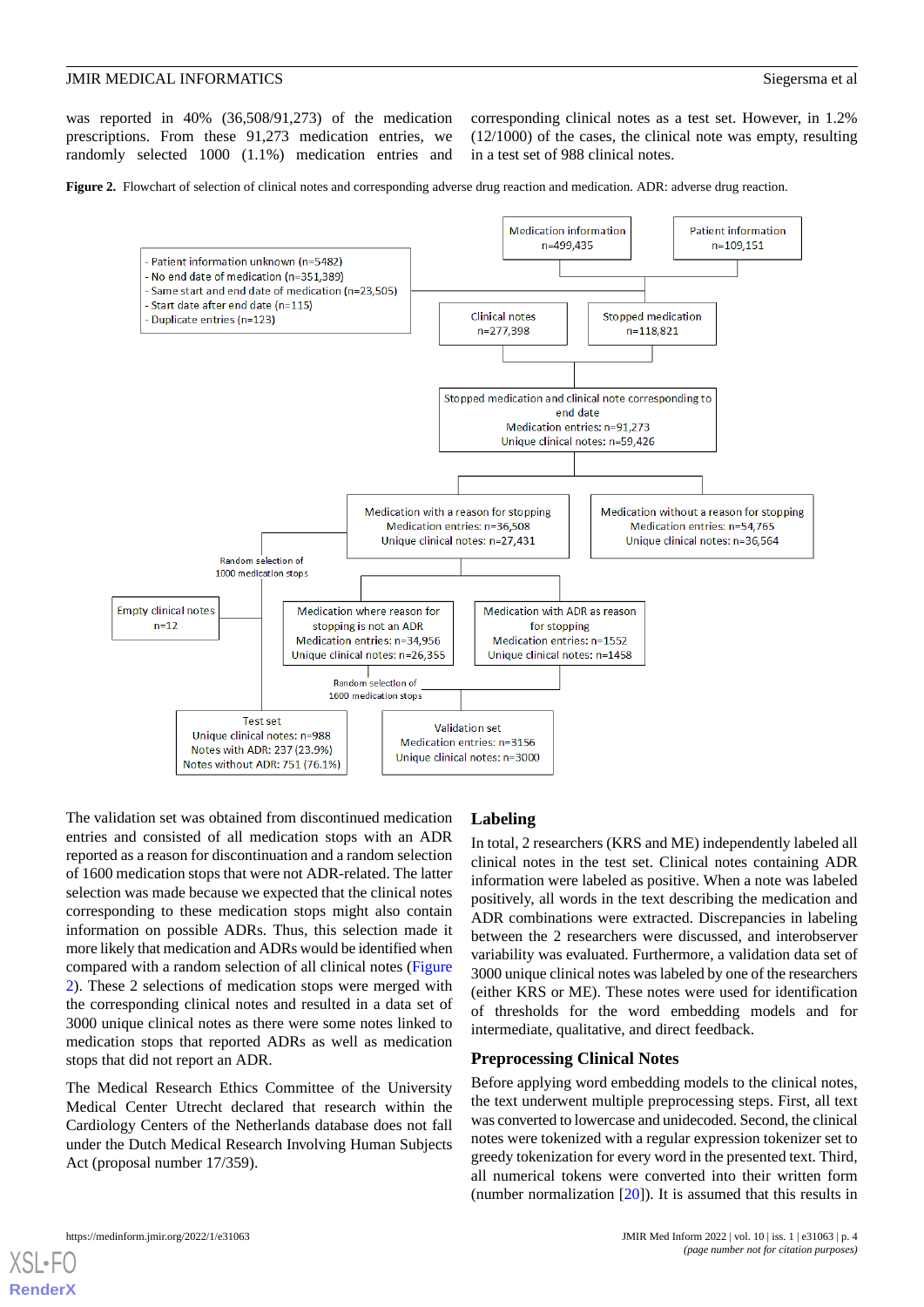numbers being more closely related in vector space (ie, *16* and *18* vs *sixteen* and *eighteen*). Doses were removed from the text using regular expressions. The doses were removed to reduce the similarity between frequently prescribed doses and specific medications. This would otherwise contaminate the word embedding models used for identification of medication. Finally, for each token, a check was performed to determine if the token was in the unigram word embedding model. If this was not the case, the word was removed from the list of tokens. An example of a text going through this process is presented in [Multimedia](#page-10-16) [Appendix 1](#page-10-16), Figure S1. The text was preprocessed using Python version 3.7.9 (Python Software Foundation [\[21](#page-11-4)]) using the nltk package (version 3.5) [[22\]](#page-11-5).

# **Word Embedding Models**

For the automatic identification of ADRs from the text, word embedding models were developed. In total, 2 Word2Vec models imported from the Python Gensim package (version 3.8.0) [\[23](#page-11-6)] were trained on the complete set of 277,398 clinical notes [[24\]](#page-11-7). A unigram model was developed using vectors for single words. This model included all words and derived vectors that occurred more than once in the complete set of clinical notes. The second model used a combination of single words, bigrams, and the derived vectors (bigram model). For the development of this model, words that occurred together >5 times were represented as a vector. Stop words imported from the nltk package [[22\]](#page-11-5) were removed from the text. A skipgram approach was used.

The Word2Vec settings were a vector size of 200 dimensions, a window of 5 words around the main word, and 5 iterations of learning. Word embedding models were qualitatively evaluated through inspection of the similarity among words [\[25](#page-11-8)].

### **Identification of Medication and ADRs**

A list of search words was created for both medication and ADRs. The medication search list was based on different groups of cardiovascular medications [\(Multimedia Appendix 2,](#page-10-17) Table S1). For ADR identification, the most frequently reported ADRs ([Multimedia Appendix 2,](#page-10-17) Table S2) in the discontinued medication entries were considered. From these ADRs, a list of search words for ADR recognition was compiled [\(Multimedia](#page-10-17) [Appendix 2,](#page-10-17) Table S1).

Word embeddings were used for evaluation of the clinical note. First, the cosine similarity between each word in the clinical note and the search words for medication was calculated. A medication was identified if the cosine similarity was above a predefined threshold ([Multimedia Appendix 2](#page-10-17), Table S1). If no medication was found in the text, a second search was performed to identify a mention of ADRs using more general search words such as *adverse drug reaction*. If these search words were also not identified in the text, the clinical note was automatically labeled as not containing an ADR ([Figure 1](#page-2-0), step 1).

Second, after identification of a medication, the clinical note was searched for ADRs using a predefined search area around the identified medication ([Figure 1](#page-2-0), step 2). This search area was restricted to prevent an increasing number of false positives and could be adjusted if it seemed too strict or too wide. This was one of the settings adjusted during the evaluation of the pipeline.

After this, the area was checked for *non-ADR keywords*. These words occurred immediately before or after the medication and indicated a medication change or extension, such as *increase* and *double*. Therefore, these words did not indicate the presence of an ADR. List comparison was used, in which the tokenized form of the clinical note was compared with a list of words that pointed toward a medication change not likely because of an ADR ([Multimedia Appendix 2,](#page-10-17) Table S3).

The final step in the search for ADRs was the actual identification ([Figure 1](#page-2-0), step 3). In total, 2 sequential approaches were developed for this purpose. The first approach included the application of the MedDRA. A selection of the lower-level MedDRA terms (Lowest Level Terms) [\[17](#page-11-0)] was checked with text retrieval and string matching in the defined search area around the medication. Inclusion or exclusion of the MedDRA was one of the settings adjusted during the evaluation of the pipeline.

The second approach for identification of ADRs was the use of unigram and bigram word embedding models. For each word in the search area, the cosine similarity with the search words for ADRs was computed ([Multimedia Appendix 2](#page-10-17), Table S1). If this similarity was above the predefined threshold, the word was identified as an ADR. Threshold-setting was performed using a grid search. Visual inspection of the graphical representation of the number of correct matches for a specific word ([Multimedia Appendix 1,](#page-10-16) Figure S2) and evaluation of the included words after inspection of the list of most similar words resulted in the setting of the thresholds. For example, in the case of a specific medication, the threshold was set such that spelling mistakes and closely related medications were selected but not words that were related to a significant other medication group or words that did not describe medication but a certain disease or condition. For this analysis, the validation data set was used. This is explained in more detail in [Multimedia](#page-10-16) [Appendix 1.](#page-10-16)

### **Pipeline Versions and Tasks**

The pipeline was developed to execute four different tasks: (1) a binary classification of whether the clinical note contained an ADR [\(Figure 3A](#page-5-0) and [Figure 4A](#page-6-0)), (2) the extraction of the medication that causes an ADR [\(Figure 3B](#page-5-0) and [Figure 4](#page-6-0)B), (3) the extraction of the ADR individually ([Figure 3C](#page-5-0) and [Figure](#page-6-0) [4C](#page-6-0)), and (4) the exact extraction of the medication and corresponding ADR [\(Figure 3D](#page-5-0) and [Figure 4](#page-6-0)D).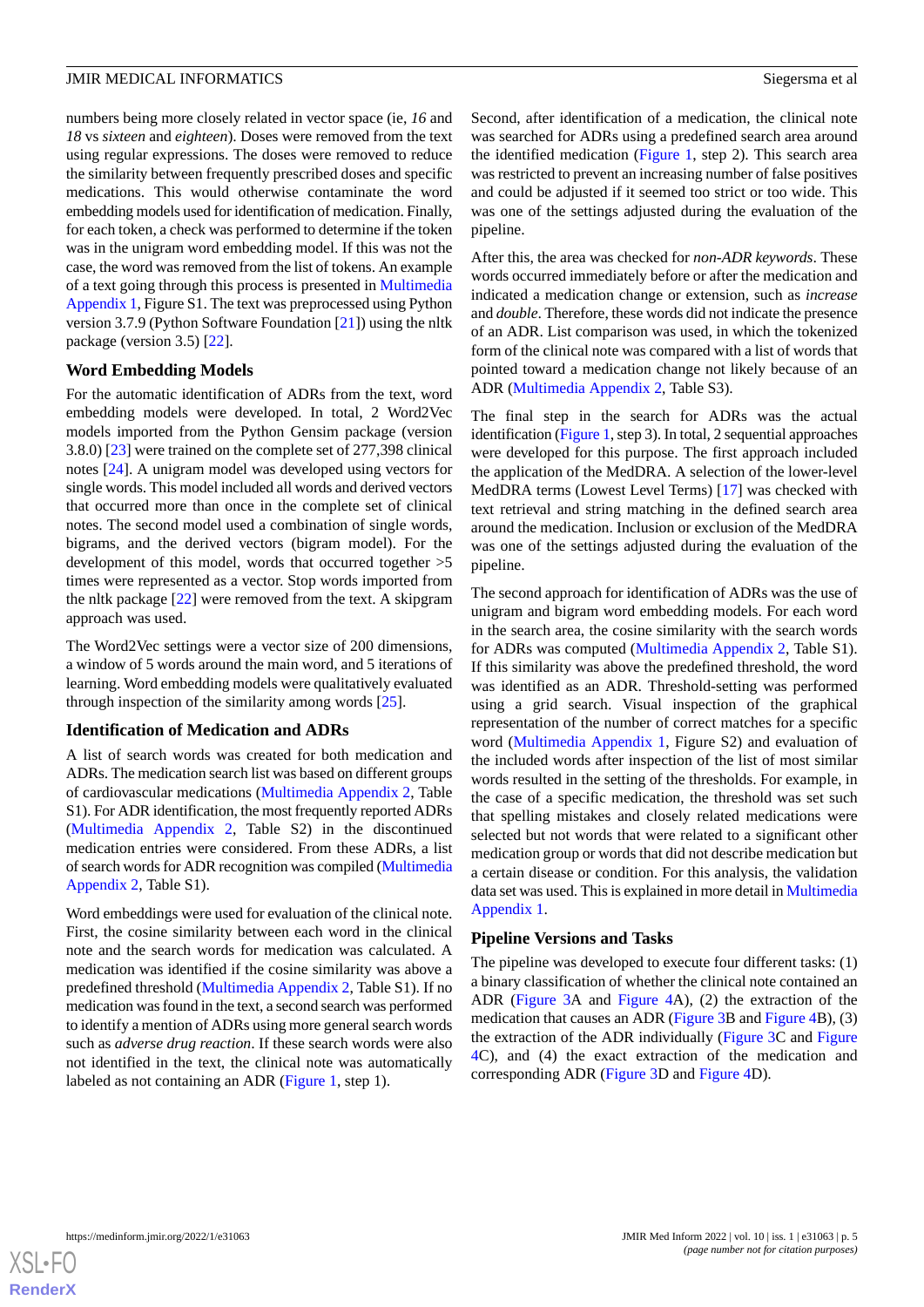<span id="page-5-0"></span>**Figure 3.** Performance of different experimental versions of the pipeline with the inclusion of the MedDRA on the different tasks (A: binary evaluation, B: medication identification, C: ADR identification, D: medication and ADR + adverse drug reaction identification). ADR: adverse drug reaction; MedDRA: Medical Dictionary for Regulatory Activities; NPV: negative predictive value; PPV: positive predictive value.



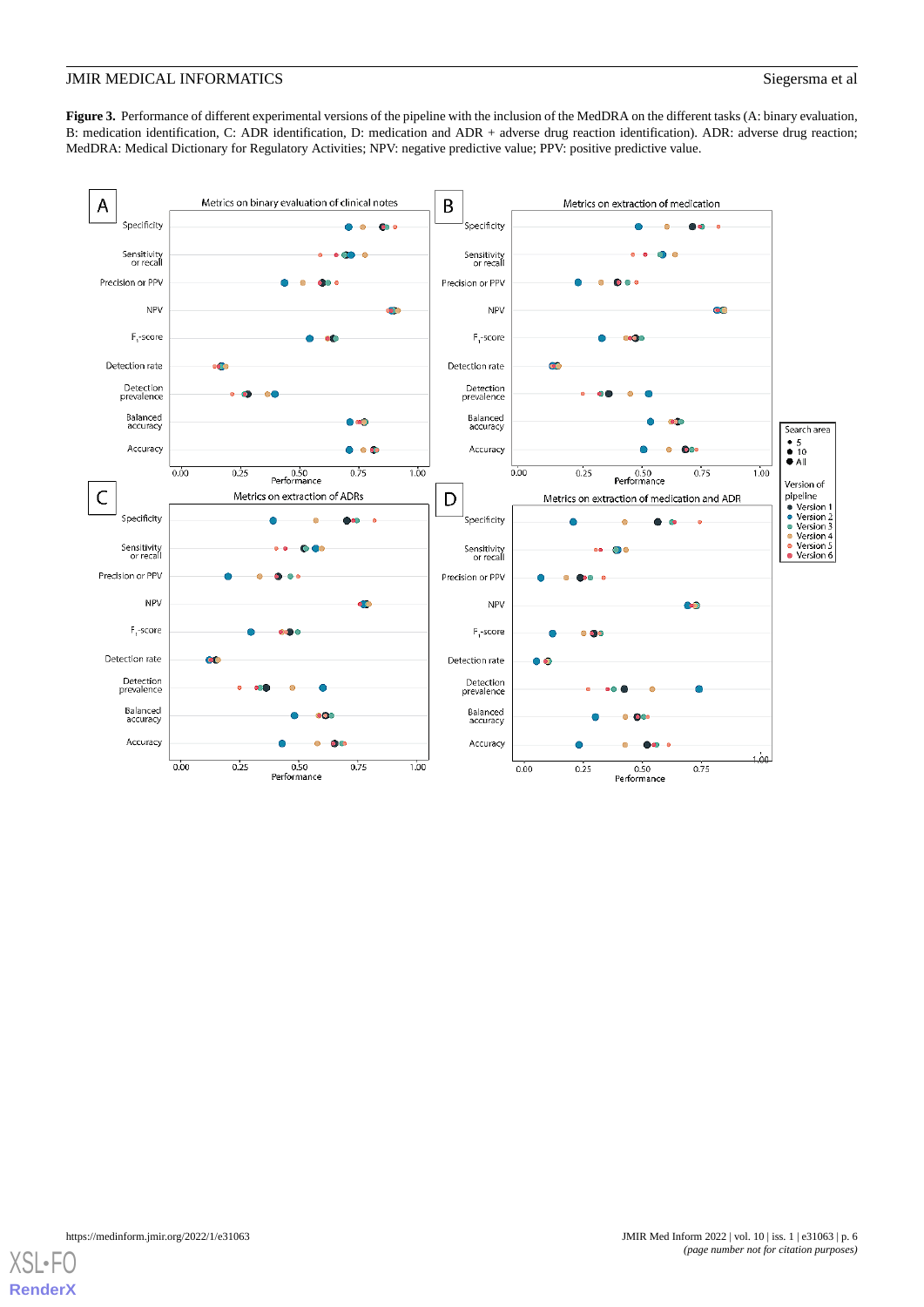<span id="page-6-0"></span>Figure 4. Performance of different experimental versions of the pipeline without the use of the MedDRA on the different tasks (A: binary evaluation, B: medication identification, C: ADR identification, D: medication and ADR + adverse drug reaction identification). ADR: adverse drug reaction; MedDRA: Medical Dictionary for Regulatory Activities; NPV: negative predictive value; PPV: positive predictive value.



<span id="page-6-1"></span>Multiple settings were changed during the analysis to evaluate the performance of the predefined tasks of different experimental designs of the pipeline: inclusion or exclusion of the MedDRA for ADR identification, inclusion or neglect of punctuation for demarcation of the search area, and size of the search area. [Table](#page-6-1) [1](#page-6-1) provides an overview of the different settings evaluated in the versions of the pipeline. Analysis of the pipeline was performed using Python version 3.7.9 [\[21](#page-11-4)].

|  |  |  |  |  |  | <b>Table 1.</b> Settings of the pipeline features of the different computational experiments. |  |
|--|--|--|--|--|--|-----------------------------------------------------------------------------------------------|--|
|--|--|--|--|--|--|-----------------------------------------------------------------------------------------------|--|

| Version | Words in search area | Considering punctuation | Version without MedDRA <sup>a</sup> |
|---------|----------------------|-------------------------|-------------------------------------|
| 1A      | All                  | Yes                     | 1B                                  |
| 2A      | All                  | No                      | 2B                                  |
| 3A      | 10                   | Yes                     | 3B                                  |
| 4A      | 10                   | No                      | 4B                                  |
| 5A      |                      | Yes                     | 5B                                  |
| 6A      |                      | N <sub>0</sub>          | 6B                                  |

<sup>a</sup>MedDRA: Medical Dictionary for Regulatory Activities.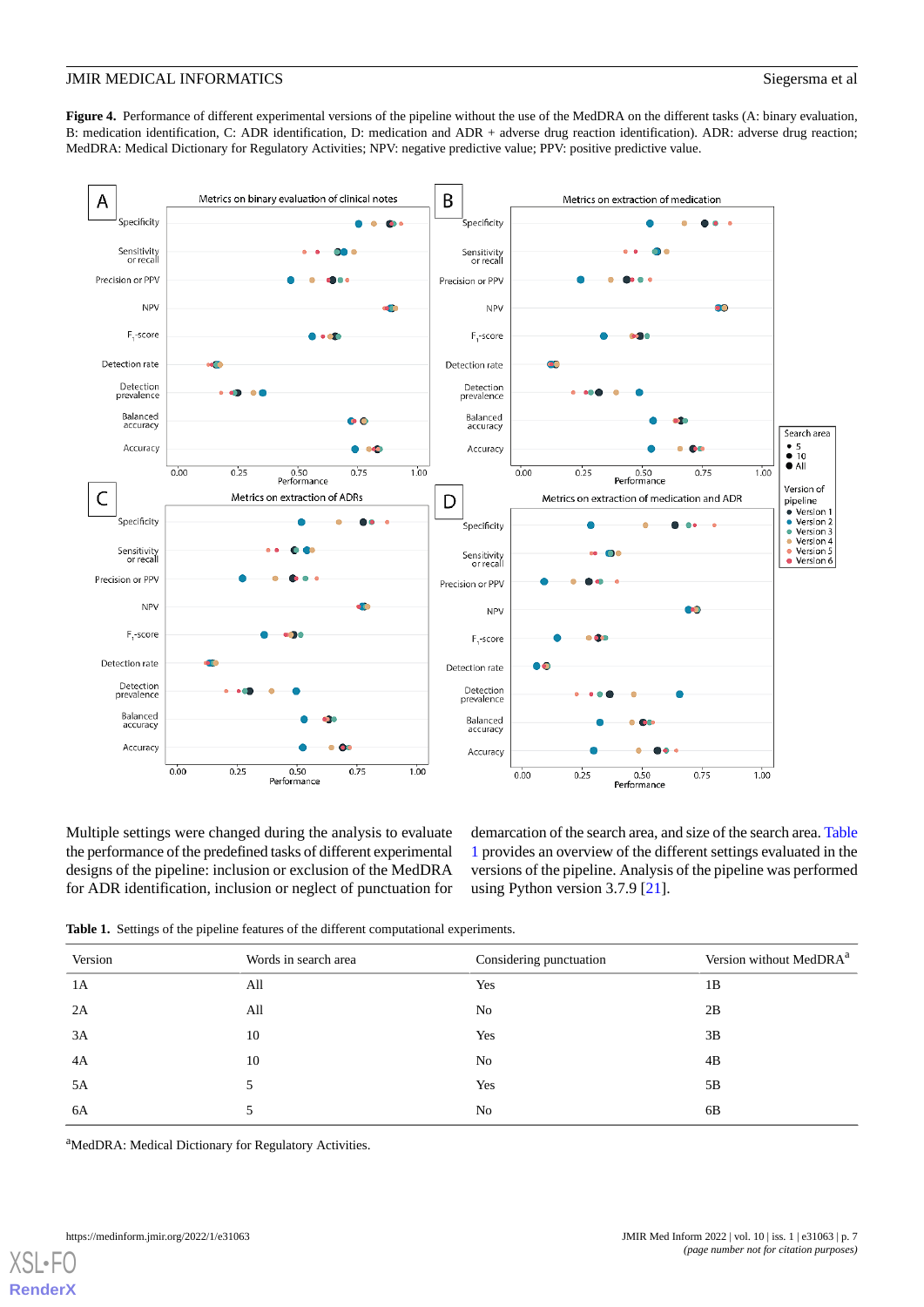### **Performance Metrics**

The pipeline was evaluated on the test set of 988 labeled clinical notes. Different metrics were calculated to assess the performance of different versions of the pipeline. The metrics that were calculated included accuracy and balanced accuracy, sensitivity, specificity, precision or positive predictive value, negative predictive value, recall,  $F_1$  score, detection rate, and detection prevalence. An elaborate overview of the performance metrics and the evaluation process can be found in [Multimedia](#page-10-18) [Appendix 3,](#page-10-18) Table S1 and Tables S2-S6, respectively. The outcome was evaluated using the R programming language version 4.0.2 (R Foundation for Statistical Computing [[26\]](#page-11-9)) and RStudio version 1.3.1093 (RStudio Team [\[27](#page-11-10)]). The caret package was used for evaluation (version 6.0-86) [[28\]](#page-11-11).

# *Results*

# **Data Set**

The information on the complete data set for word embedding models, validation set, and test set is described in [Table 2](#page-7-0). The characteristics of the included free text are the informal writing style, use of abbreviations, and relatively short text length. [Multimedia Appendix 3](#page-10-18) contains 4 different translated examples of clinical notes, as shown in [Multimedia Appendix 3,](#page-10-18) Table S2.

<span id="page-7-0"></span>**Table 2.** Characteristics of selected clinical notes for development of the word embedding models, validation set, and test set.

| Variable                                  | Word embedding models | Validation set | Test set    |
|-------------------------------------------|-----------------------|----------------|-------------|
| Language                                  | Dutch                 | Dutch          | Dutch       |
| Number of unique records                  | 277,398               | 3000           | 988         |
| Unique patients                           | 108.940               | 2707           | 955         |
| Number of unique tokens                   | 96,086                | 9297           | 5464        |
| Number of tokens per record, mean (SD)    | 54 (44)               | 53 (44)        | 53 (48)     |
| Number of tokens per record, median (IQR) | $43(26-70)$           | $42(25-67)$    | $41(24-66)$ |
| Individuals of the female sex, $n$ $(\%)$ | 56,527 (51.89)        | 1320 (49.07)   | 459 (48.06) |

# **Word Embedding Models**

Several search terms of the prototype were independently reviewed in the word embedding models to evaluate the performance of the word embedding models. [Table 3](#page-7-1) lists a selection of these keywords and the 5 most similar words. It was noted that, if the search word was a specific group of medications (eg, β-blockers), other groups of medications were also identified (eg, *diltiazem* in the case of the search word

β*-blocker*). As the identified word was used for the analysis and not the search word, this had no consequences for the analysis.

Free text from clinical notes was used in the training of the word embedding models. These are domain-specific data, which can improve the embedding of domain-specific words. An illustrative example is the word embedding of *red*. In our word embedding models trained specifically on medical text, *red* was closely associated with *itching*, *swollen*, *irritated*, and *colourings*, whereas, in word embeddings on general text, *red* would be associated with other colors.

<span id="page-7-1"></span>**Table 3.** Selection of results from the word embedding models, adverse drug reaction, and medication search words, and a selection of the most relevant similar words where spelling mistakes are excluded. Similarity is based on the cosine similarity.

| Keyword                                       | Most similar words in Dutch (English, cosine similarity)                                                                                                                                                                                       |
|-----------------------------------------------|------------------------------------------------------------------------------------------------------------------------------------------------------------------------------------------------------------------------------------------------|
| <i>Pijn op de borst</i> (chest pain)          | Druk op de borst (chest pressure, 0.80), kramp op de borst (chest cramping, 0.70), pijn in de armen (pain in the<br>arms, $0.68$ ), and <i>retrosternale pijn</i> (retrosternal pain, $0.67$ )                                                 |
| Verminderde conditie (decreased<br>condition) | Afname conditie (decreasing stamina, 0.63), conditieverlies (loss of condition, 0.63), verminderde inspanningstol-<br><i>erantie</i> (decreased exercise tolerance, $0.62$ ), and <i>overmating transpireren</i> (excessive sweating, $0.62$ ) |
| Oedeem (edema)                                | Perifeer (peripheral edema, 0.81), enkeloedeem (ankle edema, 0.80), pitting (pitting edema, 0.80), and enkels<br>(ankle edema, 0.75)                                                                                                           |
| <i>Hoesten</i> (coughing)                     | Sputum (sputum, 0.75), slijm (mucus, 0.71), hoestklachten (coughing complaints, 0.70), and kuchen (to cough,<br>0.70)                                                                                                                          |
| Duizelig (dizziness)                          | Zweterig (sweaty, 0.73), misselijk (nauseous, 0.71), zweverig (floaty, 0.70), and draaierig (dizzy, 0.69)                                                                                                                                      |
| <i>Statine</i> (statin)                       | Simvastatine (simvastatin, 0.80), pravastatine (pravastatin, 0.76), crestor (rosuvastatin, 0.75), and atorvastatine<br>(atorvastatin, 0.74)                                                                                                    |
| <i>Betablokker</i> (β-blocker)                | Metoprolol $(0.74)$ , atenolol $(0.71)$ , diltiazem $(0.66)$ , and bisoprolol $(0.65)$                                                                                                                                                         |
| Antistolling                                  | Acenocoumarol (acenocoumarin, 0.80), anticoagulantia (anticoagulants, 0.78), NOAC (novel oral anticoagulant,<br>0.77), and <i>fenprocoumon</i> (phenprocoumon, 0.74)                                                                           |
| Amlodipine                                    | Nifedipine $(0.85)$ , lisinopril $(0.82)$ , barnidipine $(0.81)$ , and enalapril $(0.79)$                                                                                                                                                      |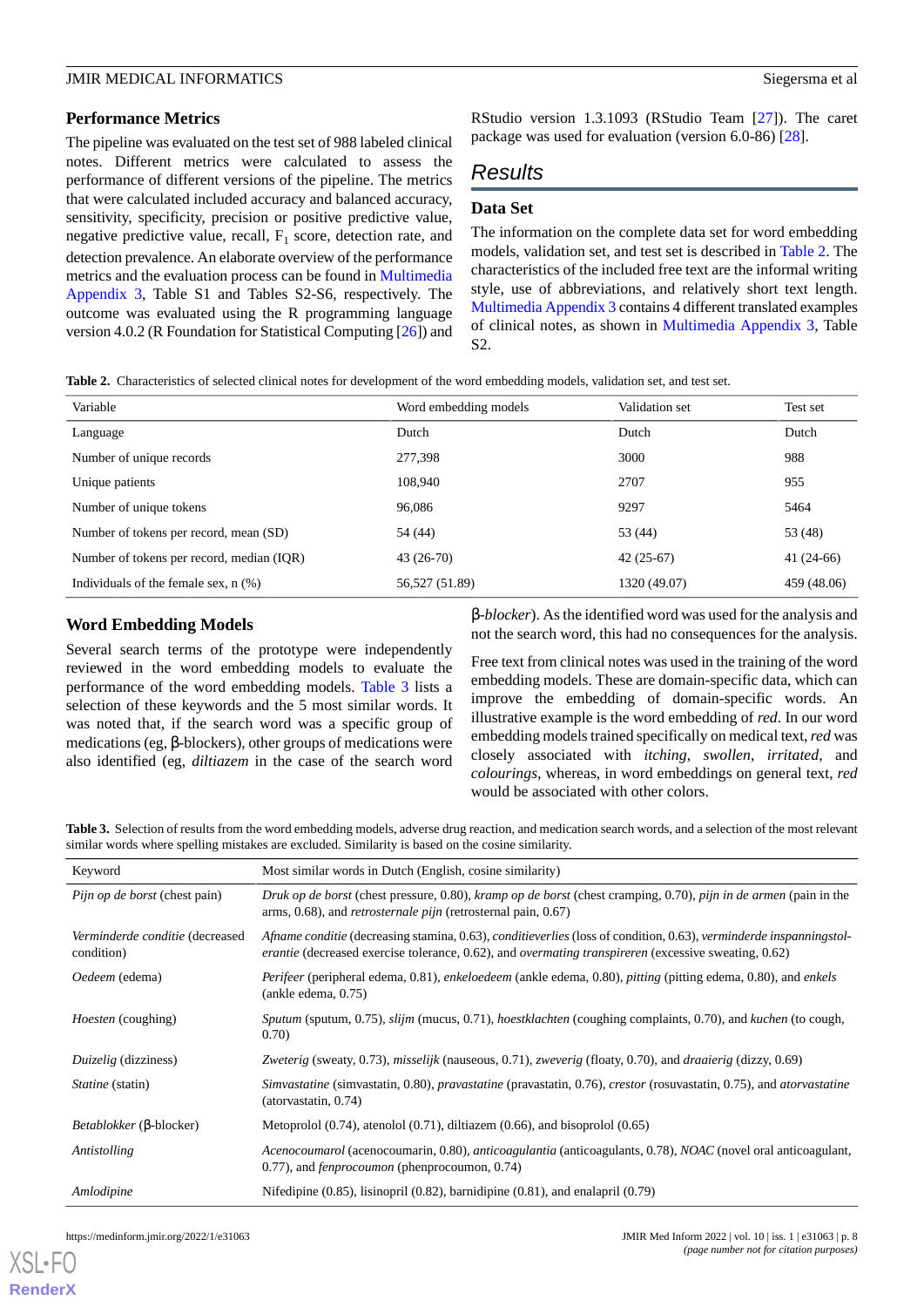### **Interobserver Variability**

A test set (n=988 clinical notes) was manually labeled by 2 independent researchers (KRS and ME) and used for the evaluation of the pipeline. During this process, 91.9% (908/988) of the clinical notes were identically labeled. This resulted in an interobserver variability of 91% for the binary presence of an ADR. Regarding the literal extraction of the ADR and the medication, there were 21.8% (215/988) of instances where the result differed among the researchers. This was mostly due to a difference in taking adjectives or adverbs into account or a different interpretation of the clinical note. As the pipeline was trained on 1-word and 2-word ADRs, it was decided that these words would not be considered.

Manual labeling of the 988 clinical notes in the test set resulted in 23.9% (237/988) notes that were binary classified as containing an ADR. In the notes, 286 medication names (task 2) and 364 individual ADRs (task 3) were mentioned. These notes contained a total of 392 combinations of triggered ADRs (task 4) and corresponding medications.

# **Evaluation of the Pipeline**

[Figures 3](#page-5-0) and [4](#page-6-0) show the performance of the pipeline on the different metrics and for the different tasks. [Multimedia](#page-10-17) [Appendix 2,](#page-10-17) Table S4 shows the values for true and false negatives and true and false positives per version and per task. The task for binary classification achieved the highest accuracy, varying from 0.70 to 0.84 ([Figure 3](#page-5-0)A). However, as this was the easiest task, the accuracy of the pipeline on the exact extraction of medication and ADR together was much lower, varying from 0.23 to 0.64 ([Figure 3](#page-5-0)D).

If we look at the specific settings of the different pipelines, the results show that the addition of the MedDRA to the pipeline did not lead to an increase in the performance of the pipeline ([Figures 4](#page-6-0)A-4D). Overall, the inclusion of punctuation led to a better performance than transcending sentences (versions 1, 3, and 5), and a search area of 5 words seemed to lead to the best results overall (versions 5 and 6).

The negative predictive value—the chance that no ADR was present when the pipeline did not produce an ADR—was approximately the same per task (0.69-0.91) for all versions of the pipeline. However, the positive predictive value (ie, the chance that, when the pipeline reported an ADR, it was in fact reported in the clinical notes) varied much more per version ([Figures 3](#page-5-0) and [4](#page-6-0)) and varied between 0.071 and 0.71. This could be explained by the proportion of false negatives. The proportion of false negatives did not vary much per version of the pipeline for a given task. However, the proportion of false positives had much more variety, caused by a change in the search area and the inclusion or exclusion of punctuation, which led to more ADRs found with a specific medication.

The optimal version of the pipeline depends on the task for which the pipeline is used. If the task is to select notes based on whether they contain ADRs, the results of the binary classification task (task 1) are most relevant. For this task, version 3B (ie, no MedDRA used, search area of 10 words, and considering punctuation) generated the highest accuracy (0.84) and  $F_1$  score (0.67). In this case, 8.1% (80/988) of notes were

[XSL](http://www.w3.org/Style/XSL)•FO **[RenderX](http://www.renderx.com/)** classified as false negatives, indicating that 8.1% (80/988) of notes would not be selected when looking for ADRs. The most optimal version based on accuracy for identification of medication, ADRs, and ADRs and medication combined was version 5B, with an accuracy for the different tasks of 0.75, 0.72, and 0.64, respectively. Version 3B was the optimal version when emphasis was on the  $F_1$  score, with scores of 0.52, 0.52, and 0.35 for identification of medication, ADRs, and medication and ADRs combined, respectively.

During the evaluation of the notes in the test set, the prototype incorporating the MedDRA required approximately 70 minutes to generate an outcome for all notes, whereas the versions without the MedDRA took approximately 14 seconds.

# *Discussion*

# **Principal Findings**

In this study, the ADRIN method and a corresponding prototype were developed. The method was evaluated on a subset of clinical notes. Different versions of the prototype led to differing results on the various tasks. The optimal version of the pipeline depends on the task and the trade-off being made—Is it more valuable to find as many medication and ADR combinations as possible or to find fewer ADRs but also make fewer mistakes? If the goal is the former, a larger search area is better. However, even with the entire note as the search area, at least 8% of all medication and ADR combinations were missed. When one wants to be more accurate, a smaller search area is preferred, and punctuation should be considered. This reduces the number of false positives generated, which results in increased accuracy and  $F_1$  score.

Surprisingly, the versions incorporating the MedDRA performed worse on most tasks than the same versions without the MedDRA. The negative effect of the MedDRA on the performance was due to the large increase in false positives it generated. This was caused by string matching with the MedDRA, leading to more identifications than the specific set of frequently occurring ADRs defined by the predefined search words. Incorporation of the MedDRA could lead to an improved uptake of rare ADRs, but this was not evaluated in more detail. Furthermore, misspelled ADRs were not recognized by the MedDRA search, creating added value for the incorporation of word embedding models. Moreover, implementation of the MedDRA in the prototype significantly increased execution time, a significant attribute if real-time evaluation of clinical notes is required.

Illustrative of the underreporting of ADRs is that, in 60% (54,765/91,273) of the discontinued medication entries, no reason was reported for ending the medication in the registration of a patient's medication. However, 61.5% (36,564/59,426) of clinical notes were matched to these medication entries, which illustrates the potential additional value of clinical notes in unraveling ADRs in this data set.

When we put these results in light of the ongoing developments of ADR extraction from clinical notes, we see that the performance of our pipeline is similar to that of other presented pipelines. First, most publications have focused on the automatic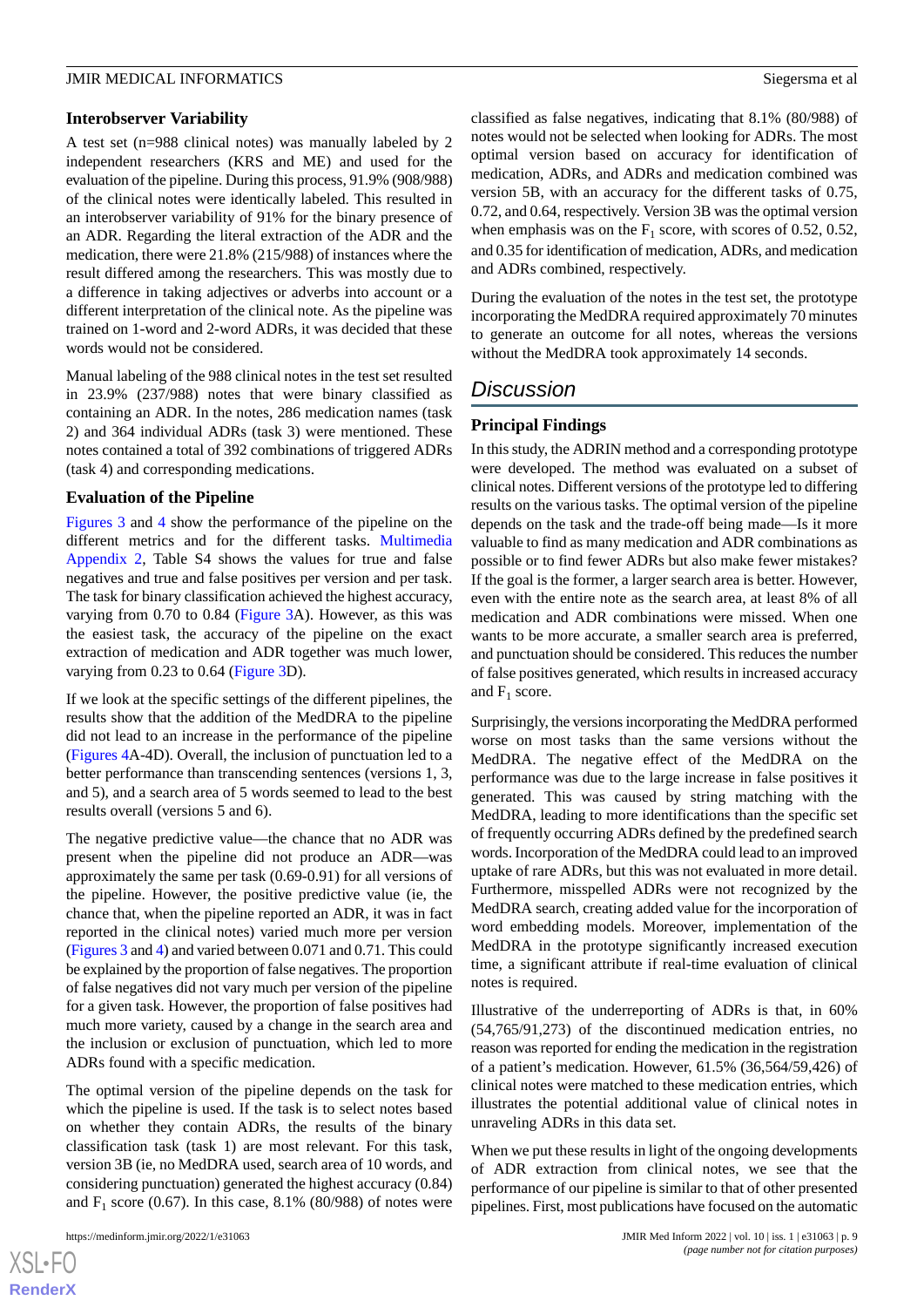extraction of ADRs, ADEs, or adverse events [[29-](#page-11-12)[32\]](#page-11-13), whereas our study identified the combination of medication and triggered ADR. Another publication that identified both ADR and medication showed increased performance, with  $F_1$  scores for drug, ADR, and combination of drug and ADR of 0.930, 0.887, and 0.534, respectively [\[33](#page-11-14)], versus the performance of 0.52, 0.51, and 0.34, respectively, that we showed. When comparing methodologies, our method predominantly relies on internal information and similarity from word embeddings, whereas Tang et al [[33\]](#page-11-14) use external reference sources for the development of their dictionaries, which is the case in most studies. The use of word embeddings increases the identification of spelling mistakes in medication and ADRs, brand names, and synonyms. However, in our methodology, there were also an increased number of false positives.

Thus, word embedding models can be used for the identification of spelling mistakes and brand names of medications. However, for the identification of synonyms, the use case must be critically evaluated. It was shown that words that indicated what was done with a specific prescription (eg, *to lower* and *to increase*) were considered similar by the word embedding models. Therefore, it is not suitable to use word embedding models for identification of *non-ADR* keywords, which was solved with string matching in the ADRIN method. The use of domain-specific word embedding models is not new or limited to ADR identification but is increasingly used in the evaluation of clinical notes (eg, in ICD-10 classification [\[15](#page-10-14)] and anonymization [[34\]](#page-11-15)).

Second, publications on identification of ADRs in the English language are numerous, using different methods such as General Architecture for Text Engineering NLP [[35\]](#page-11-16), trigger words [\[30\]](#page-11-17), or trigger phrases [\[31](#page-11-18)]. Regarding foreign languages, the field is maturing. Methods developed for the English language can, in some cases, be transferred to other languages. However, the effort that must be put into this depends on the complexity of the task and the level of text interpretation [\[36](#page-11-19)]. For example, a study of Danish clinical notes obtained better performance (recall of 0.75 in [[32\]](#page-11-13) vs 0.59 in this study) for sole ADR identification. This study missed approximately one-fourth of all possible ADRs, whereas our optimal performance missed approximately 40%. However, this pipeline included manual dictionary selection and more rule-based filters in the model [[32\]](#page-11-13).

We chose to use the presence of a mention of medication in the clinical note as the starting point for identification of an ADR. However, this might result in experienced ADRs being missed.

The performance of the pipeline might benefit from the removal of the identification of medication and, for example, coupling with structured medication prescriptions to obtain information about medication use. However, the end user should be aware that this might also increase the number of false positives as the presence of an ADR is no longer limited by the presence of medication.

Limitations that were identified during the evaluation of the method and prototype are primarily related to missed ADRs from the clinical free text even when the entire clinical note was used for analysis. This problem can be solved by lowering the identifying threshold, but this would also lead to a potentially large increase in false positives. The use of machine and deep learning models can improve the performance of the ADRIN method. However, a large data set of labeled clinical notes is required to train machine and deep learning models, which was unavailable during the development of this model.

An overall limitation of the prototype is the direct translatability to other languages. The word embedding models were specifically trained on Dutch clinical notes. Search terms for word embedding functions must be translated into the new language to implement this method in clinical notes in a different language. Moreover, word embedding models must be trained with notes in the specific language before applying the developed method. Therefore, a large number of clinical free-text notes are required. Because of ethical and privacy constraints, this can be hard to acquire. However, it is technically possible to test and validate the ADRIN method in other languages through translation of search words and negations and after training word embedding models with the specific language.

### **Conclusions**

In conclusion, the ADRIN method and prototype are effective in recognizing ADRs in Dutch clinical notes. Surprisingly, incorporation of the MedDRA did not result in improved identification on top of word embedding models. However, not all versions of the prototype were equally accurate. Different parameter settings can be chosen for the prototype to optimize the task of the model. In a future stage, incorporation of a pipeline in an electronic health record environment can lead to automatic identification and registration of ADRs. This saves the physician's precious time and decreases the previously mentioned underreporting of ADRs in clinical care, increasing our knowledge about ADRs, which might ultimately benefit the patient.

# **Acknowledgments**

This study was funded by the Dutch Heart Foundation (CVON-AI 2018B017).

# **Authors' Contributions**

KRS, ME, SHB, HMdR, MS, and NCOM designed the study. KRS and ME designed the analysis plan. ME coded the pipeline, and KRS improved and optimized the pipeline. ME and KRS labeled the clinical notes, and FG provided critical evaluation of the labeling. MS and NCOM supervised the project. All authors critically edited the manuscript, approved the final work, and agree to be accountable for the accuracy and integrity of the work.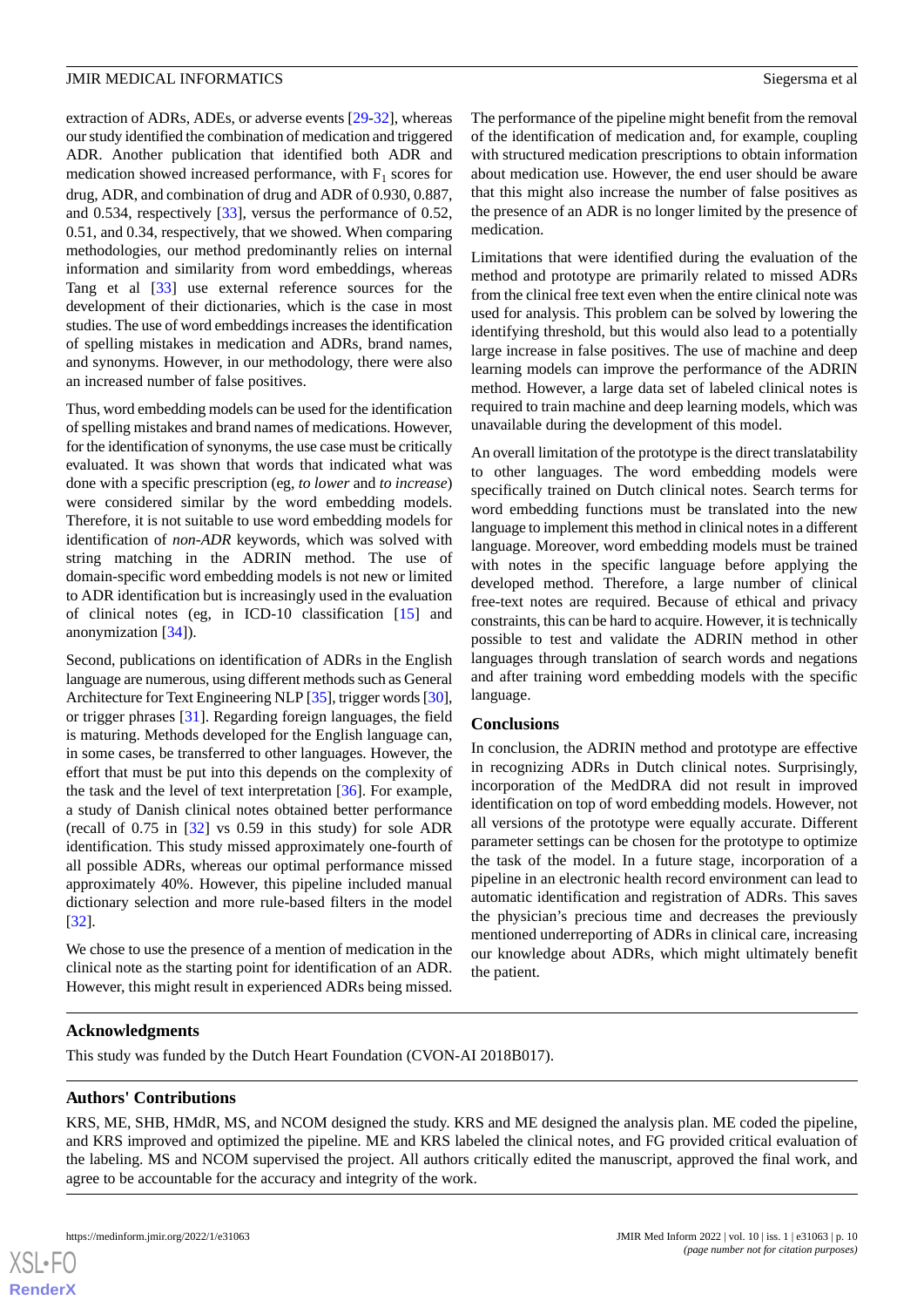# **Conflicts of Interest**

LH, GAS, and IIT are employed by the Cardiology Centers of the Netherlands.

# <span id="page-10-16"></span>**Multimedia Appendix 1**

Supplementary methods: text preprocessing and threshold setting for word embedding models. [[DOCX File , 162 KB-Multimedia Appendix 1\]](https://jmir.org/api/download?alt_name=medinform_v10i1e31063_app1.docx&filename=9c4d2704ff1f69e99d4d48929611a85e.docx)

# <span id="page-10-17"></span>**Multimedia Appendix 2**

<span id="page-10-18"></span>Overview of model settings and results. [[DOCX File , 26 KB](https://jmir.org/api/download?alt_name=medinform_v10i1e31063_app2.docx&filename=d7425e99c2b110cdc22ba3f8689fa7c9.docx)-[Multimedia Appendix 2\]](https://jmir.org/api/download?alt_name=medinform_v10i1e31063_app2.docx&filename=d7425e99c2b110cdc22ba3f8689fa7c9.docx)

# **Multimedia Appendix 3**

Evaluation of the pipeline. [DOCX File, 19 KB-[Multimedia Appendix 3\]](https://jmir.org/api/download?alt_name=medinform_v10i1e31063_app3.docx&filename=0e29b4ec2c32a87550b61100ed126d28.docx)

# <span id="page-10-0"></span>**References**

- <span id="page-10-1"></span>1. Hazell L, Shakir SA. Under-reporting of adverse drug reactions : a systematic review. Drug Saf 2006;29(5):385-396. [doi: [10.2165/00002018-200629050-00003](http://dx.doi.org/10.2165/00002018-200629050-00003)] [Medline: [16689555](http://www.ncbi.nlm.nih.gov/entrez/query.fcgi?cmd=Retrieve&db=PubMed&list_uids=16689555&dopt=Abstract)]
- <span id="page-10-3"></span><span id="page-10-2"></span>2. Seruga B, Templeton AJ, Badillo FE, Ocana A, Amir E, Tannock IF. Under-reporting of harm in clinical trials. Lancet Oncol 2016 May;17(5):209-219. [doi: [10.1016/S1470-2045\(16\)00152-2](http://dx.doi.org/10.1016/S1470-2045(16)00152-2)] [Medline: [27301048](http://www.ncbi.nlm.nih.gov/entrez/query.fcgi?cmd=Retrieve&db=PubMed&list_uids=27301048&dopt=Abstract)]
- 3. Leening MJ, Heeringa J, Deckers JW, Franco OH, Hofman A, Witteman JC, et al. Healthy volunteer effect and cardiovascular risk. Epidemiology 2014 May;25(3):470-471. [doi: [10.1097/EDE.0000000000000091\]](http://dx.doi.org/10.1097/EDE.0000000000000091) [Medline: [24713887](http://www.ncbi.nlm.nih.gov/entrez/query.fcgi?cmd=Retrieve&db=PubMed&list_uids=24713887&dopt=Abstract)]
- <span id="page-10-4"></span>4. de Vries ST, Denig P, Ekhart C, Burgers JS, Kleefstra N, Mol PG, et al. Sex differences in adverse drug reactions reported to the National Pharmacovigilance Centre in the Netherlands: An explorative observational study. Br J Clin Pharmacol 2019 Jul;85(7):1507-1515 [\[FREE Full text\]](https://doi.org/10.1111/bcp.13923) [doi: [10.1111/bcp.13923\]](http://dx.doi.org/10.1111/bcp.13923) [Medline: [30941789\]](http://www.ncbi.nlm.nih.gov/entrez/query.fcgi?cmd=Retrieve&db=PubMed&list_uids=30941789&dopt=Abstract)
- <span id="page-10-6"></span><span id="page-10-5"></span>5. Kongkaew C, Noyce PR, Ashcroft DM. Hospital admissions associated with adverse drug reactions: a systematic review of prospective observational studies. Ann Pharmacother 2008 Jul;42(7):1017-1025. [doi: [10.1345/aph.1L037\]](http://dx.doi.org/10.1345/aph.1L037) [Medline: [18594048](http://www.ncbi.nlm.nih.gov/entrez/query.fcgi?cmd=Retrieve&db=PubMed&list_uids=18594048&dopt=Abstract)]
- <span id="page-10-7"></span>6. Sultana J, Cutroneo P, Trifirò G. Clinical and economic burden of adverse drug reactions. J Pharmacol Pharmacother 2013 Dec;4(Suppl 1):73-77 [[FREE Full text](http://www.jpharmacol.com/article.asp?issn=0976-500X;year=2013;volume=4;issue=5;spage=73;epage=77;aulast=Sultana)] [doi: [10.4103/0976-500X.120957\]](http://dx.doi.org/10.4103/0976-500X.120957) [Medline: [24347988\]](http://www.ncbi.nlm.nih.gov/entrez/query.fcgi?cmd=Retrieve&db=PubMed&list_uids=24347988&dopt=Abstract)
- <span id="page-10-8"></span>7. Postigo R, Brosch S, Slattery J, van Haren A, Dogné J, Kurz X, et al. EudraVigilance medicines safety database: publicly accessible data for research and public health protection. Drug Saf 2018 Jul;41(7):665-675 [\[FREE Full text\]](http://europepmc.org/abstract/MED/29520645) [doi: [10.1007/s40264-018-0647-1\]](http://dx.doi.org/10.1007/s40264-018-0647-1) [Medline: [29520645](http://www.ncbi.nlm.nih.gov/entrez/query.fcgi?cmd=Retrieve&db=PubMed&list_uids=29520645&dopt=Abstract)]
- <span id="page-10-9"></span>8. Murdoch TB, Detsky AS. The inevitable application of big data to health care. J Am Med Assoc 2013 Apr 3;309(13):1351-1352. [doi: [10.1001/jama.2013.393](http://dx.doi.org/10.1001/jama.2013.393)] [Medline: [23549579\]](http://www.ncbi.nlm.nih.gov/entrez/query.fcgi?cmd=Retrieve&db=PubMed&list_uids=23549579&dopt=Abstract)
- <span id="page-10-10"></span>9. Sheikhalishahi S, Miotto R, Dudley JT, Lavelli A, Rinaldi F, Osmani V. Natural language processing of clinical notes on chronic diseases: systematic review. JMIR Med Inform 2019 Apr 27;7(2):e12239 [\[FREE Full text\]](https://medinform.jmir.org/2019/2/e12239/) [doi: [10.2196/12239](http://dx.doi.org/10.2196/12239)] [Medline: [31066697](http://www.ncbi.nlm.nih.gov/entrez/query.fcgi?cmd=Retrieve&db=PubMed&list_uids=31066697&dopt=Abstract)]
- <span id="page-10-11"></span>10. Juhn Y, Liu H. Artificial intelligence approaches using natural language processing to advance EHR-based clinical research. J Allergy Clin Immunol 2020 Feb;145(2):463-469 [\[FREE Full text](http://europepmc.org/abstract/MED/31883846)] [doi: [10.1016/j.jaci.2019.12.897\]](http://dx.doi.org/10.1016/j.jaci.2019.12.897) [Medline: [31883846](http://www.ncbi.nlm.nih.gov/entrez/query.fcgi?cmd=Retrieve&db=PubMed&list_uids=31883846&dopt=Abstract)]
- <span id="page-10-12"></span>11. Khattak FK, Jeblee S, Pou-Prom C, Abdalla M, Meaney C, Rudzicz F. A survey of word embeddings for clinical text. J Biomed Inform 2019;100S:100057 [[FREE Full text](https://linkinghub.elsevier.com/retrieve/pii/S2590-177X(19)30056-3)] [doi: [10.1016/j.yjbinx.2019.100057\]](http://dx.doi.org/10.1016/j.yjbinx.2019.100057) [Medline: [34384583](http://www.ncbi.nlm.nih.gov/entrez/query.fcgi?cmd=Retrieve&db=PubMed&list_uids=34384583&dopt=Abstract)]
- <span id="page-10-14"></span><span id="page-10-13"></span>12. Zhao M, Masino A, Yang C. A framework for developing and evaluating word embeddings of drug-named entity. In: Proceedings of the BioNLP 2018 workshop. 2018 Presented at: BioNLP 2018 workshop; July 2018; Melbourne, Australia p. 156-160. [doi: [10.18653/v1/w18-2319\]](http://dx.doi.org/10.18653/v1/w18-2319)
- <span id="page-10-15"></span>13. Wang Y, Liu S, Afzal N, Rastegar-Mojarad M, Wang L, Shen F, et al. A comparison of word embeddings for the biomedical natural language processing. J Biomed Inform 2018 Sep 11:12-20. [doi: [10.1016/j.jbi.2018.09.008](http://dx.doi.org/10.1016/j.jbi.2018.09.008)] [Medline: [30217670\]](http://www.ncbi.nlm.nih.gov/entrez/query.fcgi?cmd=Retrieve&db=PubMed&list_uids=30217670&dopt=Abstract)
- 14. Banerjee I, Madhavan S, Goldman R, Rubin D. Intelligent word embeddings of free-text radiology reports. arXiv. 2017. URL: <https://arxiv.org/abs/1711.06968> [accessed 2022-01-04]
- 15. Sammani A, Bagheri A, van der Heijden PG, Te Riele AS, Baas AF, Oosters CA, et al. Automatic multilabel detection of ICD10 codes in Dutch cardiology discharge letters using neural networks. NPJ Digit Med 2021 Feb 26;4(1):37. [doi: [10.1038/s41746-021-00404-9\]](http://dx.doi.org/10.1038/s41746-021-00404-9) [Medline: [33637859\]](http://www.ncbi.nlm.nih.gov/entrez/query.fcgi?cmd=Retrieve&db=PubMed&list_uids=33637859&dopt=Abstract)
- 16. Dai H, Su C, Wu C. Adverse drug event and medication extraction in electronic health records via a cascading architecture with different sequence labeling models and word embeddings. J Am Med Inform Assoc 2020 Jan 01;27(1):47-55 [\[FREE](http://europepmc.org/abstract/MED/31334805) [Full text\]](http://europepmc.org/abstract/MED/31334805) [doi: [10.1093/jamia/ocz120](http://dx.doi.org/10.1093/jamia/ocz120)] [Medline: [31334805](http://www.ncbi.nlm.nih.gov/entrez/query.fcgi?cmd=Retrieve&db=PubMed&list_uids=31334805&dopt=Abstract)]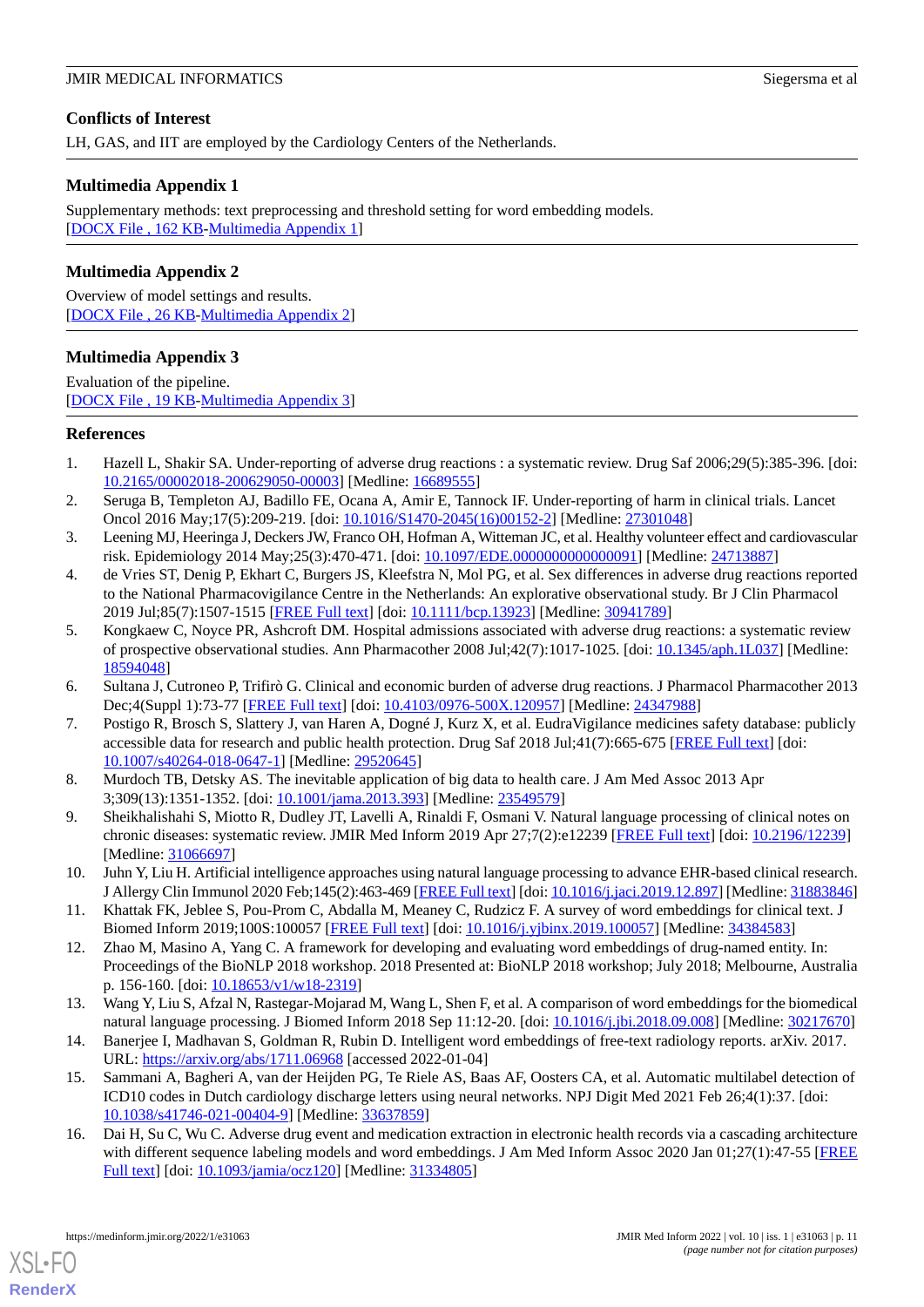- <span id="page-11-0"></span>17. Brown EG, Wood L, Wood S. The medical dictionary for regulatory activities (MedDRA). Drug Saf 1999 Feb;20(2):109-117. [doi: [10.2165/00002018-199920020-00002\]](http://dx.doi.org/10.2165/00002018-199920020-00002) [Medline: [10082069\]](http://www.ncbi.nlm.nih.gov/entrez/query.fcgi?cmd=Retrieve&db=PubMed&list_uids=10082069&dopt=Abstract)
- <span id="page-11-1"></span>18. Bots SH, Siegersma KR, Onland-Moret NC, Asselbergs FW, Somsen GA, Tulevski II, et al. Routine clinical care data from thirteen cardiac outpatient clinics: design of the Cardiology Centers of the Netherlands (CCN) database. BMC Cardiovasc Disord 2021 Jun 10;21(1):287 [\[FREE Full text\]](https://bmccardiovascdisord.biomedcentral.com/articles/10.1186/s12872-021-02020-7) [doi: [10.1186/s12872-021-02020-7\]](http://dx.doi.org/10.1186/s12872-021-02020-7) [Medline: [34112101\]](http://www.ncbi.nlm.nih.gov/entrez/query.fcgi?cmd=Retrieve&db=PubMed&list_uids=34112101&dopt=Abstract)
- <span id="page-11-3"></span><span id="page-11-2"></span>19. Menger V, Scheepers F, van Wijk LM, Spruit M. DEDUCE: a pattern matching method for automatic de-identification of Dutch medical text. Telemat Informat 2018 Jul;35(4):727-736. [doi: [10.1016/j.tele.2017.08.002](http://dx.doi.org/10.1016/j.tele.2017.08.002)]
- <span id="page-11-4"></span>20. Sproat R, Black AW, Chen S, Kumar S, Ostendorf M, Richards C. Normalization of non-standard words. Comput Speech Lang 2001 Jul;15(3):287-333. [doi: [10.1006/csla.2001.0169](http://dx.doi.org/10.1006/csla.2001.0169)]
- <span id="page-11-5"></span>21. Python Language Reference, Version 3.7.9. URL:<https://www.python.org/> [accessed 2022-01-11]
- <span id="page-11-6"></span>22. Bird S. NLTK: The Natural Language Toolkit. In: Proceedings of the COLING/ACL on Interactive Presentation Sessions. 2006 Presented at: COLING/ACL on Interactive Presentation Sessions; July 17 - 18, 2006; Sydney Australia p. 69-72. [doi: [10.3115/1225403.1225421](http://dx.doi.org/10.3115/1225403.1225421)]
- <span id="page-11-7"></span>23. Rehurek R, Sojka P. Software framework for topic modelling with large corpora. In: Proceedings of LREC 2010 workshop New Challenges for NLP Frameworks. 2010 Presented at: LREC 2010 workshop New Challenges for NLP Frameworks; 2010; University of Malta, Valletta, Malta p. 46-50 URL: [https://is.muni.cz/publication/884893/en/](https://is.muni.cz/publication/884893/en/Software-Framework-for-Topic-Modelling-with-Large-Corpora/Rehurek-Sojka) [Software-Framework-for-Topic-Modelling-with-Large-Corpora/Rehurek-Sojka](https://is.muni.cz/publication/884893/en/Software-Framework-for-Topic-Modelling-with-Large-Corpora/Rehurek-Sojka)
- <span id="page-11-8"></span>24. Mikolov T, Chen K, Corrado G, Dean J. Efficient estimation of word representations in vector space. In: Proceedings of the 1st International Conference on Learning Representations, ICLR 2013. 2013 Presented at: 1st International Conference on Learning Representations, ICLR 2013; May 2-4, 2013; Scottsdale, Arizona, USA URL:<https://arxiv.org/abs/1301.3781>
- <span id="page-11-9"></span>25. Wang B, Wang A, Chen F, Wang Y, Kuo CJ. Evaluating word embedding models: methods and experimental results. APSIPA Transactions on Signal and Information Processing 2019 Jul 08;8:1-13. [doi: [10.1017/atsip.2019.12](http://dx.doi.org/10.1017/atsip.2019.12)]
- <span id="page-11-11"></span><span id="page-11-10"></span>26. R Core Team. R: A language and environment for statistical computing. R Foundation for Statistical Computing, Vienna, Austria. 2020. URL:<https://www.r-project.org/> [accessed 2022-01-11]
- <span id="page-11-12"></span>27. RStudio Team. RStudio: integrated development environment for R. RStudio, PBC, Boston, MA. 2021. URL: [https://www.](https://www.rstudio.com/) [rstudio.com/](https://www.rstudio.com/) [accessed 2022-01-11]
- 28. Kuhn M. The caret Package. 2009. URL: [https://citeseerx.ist.psu.edu/viewdoc/download?doi=10.1.1.150.](https://citeseerx.ist.psu.edu/viewdoc/download?doi=10.1.1.150.2466&rep=rep1&type=pdf)  $2466$ &rep=rep1&type=pdf [accessed 2022-01-05]
- <span id="page-11-17"></span>29. Honigman B, Lee J, Rothschild J, Light P, Pulling RM, Yu T, et al. Using computerized data to identify adverse drug events in outpatients. J Am Med Inform Assoc 2001;8(3):254-266 [[FREE Full text](http://europepmc.org/abstract/MED/11320070)] [doi: [10.1136/jamia.2001.0080254](http://dx.doi.org/10.1136/jamia.2001.0080254)] [Medline: [11320070](http://www.ncbi.nlm.nih.gov/entrez/query.fcgi?cmd=Retrieve&db=PubMed&list_uids=11320070&dopt=Abstract)]
- <span id="page-11-18"></span><span id="page-11-13"></span>30. Murff HJ, Forster AJ, Peterson JF, Fiskio JM, Heiman HL, Bates DW. Electronically screening discharge summaries for adverse medical events. J Am Med Inform Assoc 2003;10(4):339-350 [\[FREE Full text](http://europepmc.org/abstract/MED/12668691)] [doi: [10.1197/jamia.M1201\]](http://dx.doi.org/10.1197/jamia.M1201) [Medline: [12668691](http://www.ncbi.nlm.nih.gov/entrez/query.fcgi?cmd=Retrieve&db=PubMed&list_uids=12668691&dopt=Abstract)]
- <span id="page-11-14"></span>31. Cantor MN, Feldman HJ, Triola MM. Using trigger phrases to detect adverse drug reactions in ambulatory care notes. Qual Saf Health Care 2007 Apr;16(2):132-134 [\[FREE Full text\]](http://europepmc.org/abstract/MED/17403760) [doi: [10.1136/qshc.2006.020073\]](http://dx.doi.org/10.1136/qshc.2006.020073) [Medline: [17403760](http://www.ncbi.nlm.nih.gov/entrez/query.fcgi?cmd=Retrieve&db=PubMed&list_uids=17403760&dopt=Abstract)]
- <span id="page-11-15"></span>32. Eriksson R, Jensen PB, Frankild S, Jensen LJ, Brunak S. Dictionary construction and identification of possible adverse drug events in Danish clinical narrative text. J Am Med Inform Assoc 2013;20(5):947-953 [[FREE Full text](http://jamia.oxfordjournals.org/cgi/pmidlookup?view=long&pmid=23703825)] [doi: [10.1136/amiajnl-2013-001708](http://dx.doi.org/10.1136/amiajnl-2013-001708)] [Medline: [23703825](http://www.ncbi.nlm.nih.gov/entrez/query.fcgi?cmd=Retrieve&db=PubMed&list_uids=23703825&dopt=Abstract)]
- <span id="page-11-16"></span>33. Tang Y, Yang J, Ang PS, Dorajoo SR, Foo B, Soh S, et al. Detecting adverse drug reactions in discharge summaries of electronic medical records using Readpeer. Int J Med Inform 2019 Aug;128:62-70. [doi: [10.1016/j.ijmedinf.2019.04.017\]](http://dx.doi.org/10.1016/j.ijmedinf.2019.04.017) [Medline: [31160013](http://www.ncbi.nlm.nih.gov/entrez/query.fcgi?cmd=Retrieve&db=PubMed&list_uids=31160013&dopt=Abstract)]
- <span id="page-11-19"></span>34. Abdalla M, Abdalla M, Rudzicz F, Hirst G. Using word embeddings to improve the privacy of clinical notes. J Am Med Inform Assoc 2020 Jun 01;27(6):901-907 [\[FREE Full text](http://europepmc.org/abstract/MED/32388549)] [doi: [10.1093/jamia/ocaa038](http://dx.doi.org/10.1093/jamia/ocaa038)] [Medline: [32388549](http://www.ncbi.nlm.nih.gov/entrez/query.fcgi?cmd=Retrieve&db=PubMed&list_uids=32388549&dopt=Abstract)]
- 35. Iqbal E, Mallah R, Jackson RG, Ball M, Ibrahim ZM, Broadbent M, et al. Identification of adverse drug events from free text electronic patient records and information in a large mental health case register. PLoS One 2015;10(8):e0134208 [\[FREE](http://dx.plos.org/10.1371/journal.pone.0134208) [Full text\]](http://dx.plos.org/10.1371/journal.pone.0134208) [doi: [10.1371/journal.pone.0134208](http://dx.doi.org/10.1371/journal.pone.0134208)] [Medline: [26273830](http://www.ncbi.nlm.nih.gov/entrez/query.fcgi?cmd=Retrieve&db=PubMed&list_uids=26273830&dopt=Abstract)]
- 36. Névéol A, Dalianis H, Velupillai S, Savova G, Zweigenbaum P. Clinical natural language processing in languages other than English: opportunities and challenges. J Biomed Semantics 2018 Mar 30;9(1):12 [\[FREE Full text\]](https://jbiomedsem.biomedcentral.com/articles/10.1186/s13326-018-0179-8) [doi: [10.1186/s13326-018-0179-8\]](http://dx.doi.org/10.1186/s13326-018-0179-8) [Medline: [29602312](http://www.ncbi.nlm.nih.gov/entrez/query.fcgi?cmd=Retrieve&db=PubMed&list_uids=29602312&dopt=Abstract)]

# **Abbreviations**

[XSL](http://www.w3.org/Style/XSL)•FO **[RenderX](http://www.renderx.com/)**

**ADE:** adverse drug event **ADR:** adverse drug reaction **ADRIN:** Adverse Drug Reaction Identification in Clinical Notes **MedDRA:** Medical Dictionary for Regulatory Activities **NLP:** natural language processing